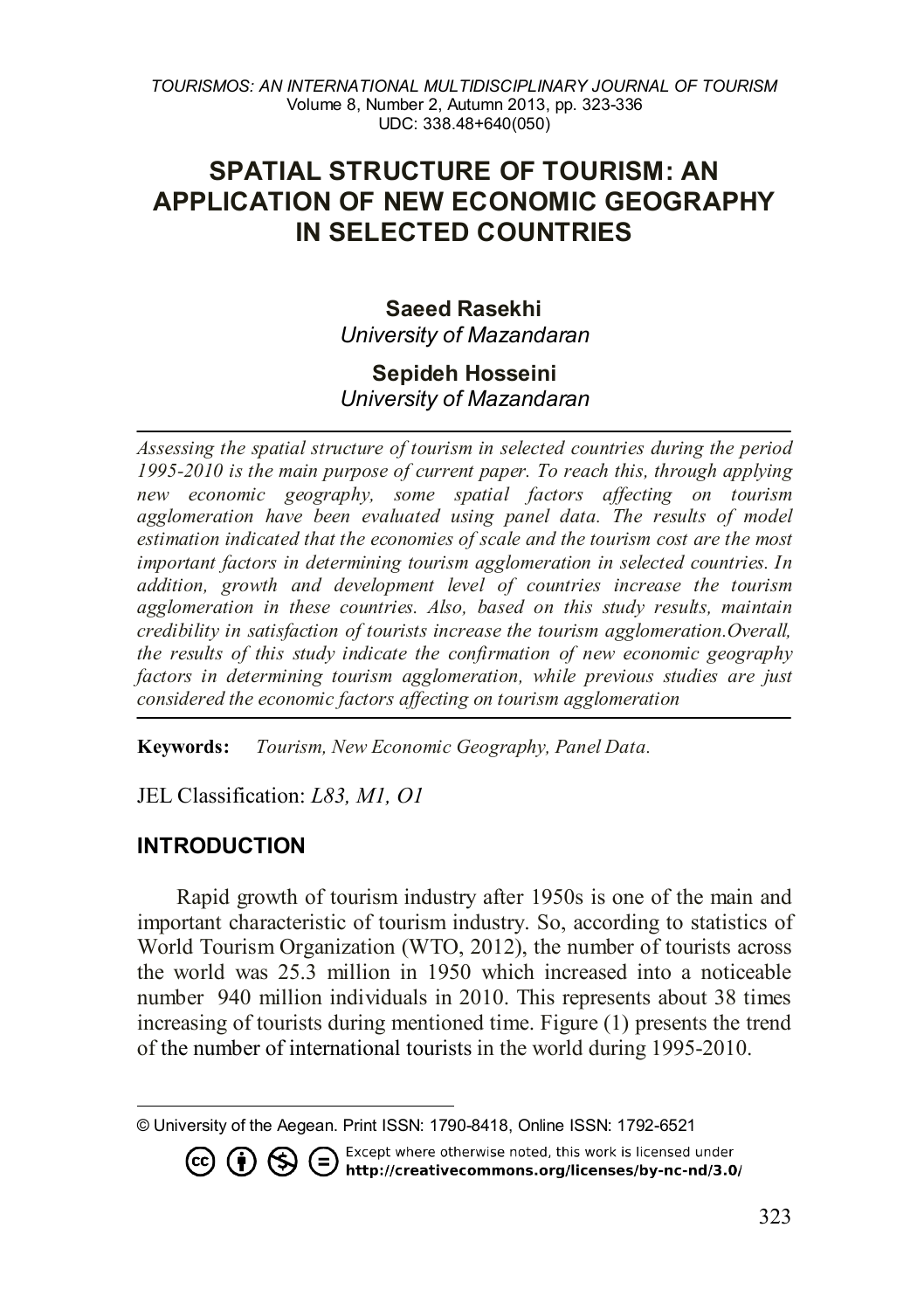**Figure 1** The trend of the number of international tourists in the world during 1995-2010



*Source: Based on World Tourism Organization Statistics (2012)*

As can be seen figure (1) generally indicates the upward trend of international tourist numbers. While according to the statistics of World Tourism Organization, tourism activities and its incomes are not distributed equally across the world. Certainly we can say that the share of developed countries in tourism income is higher than the developing countries (WTO, 2012). For more reviews, figure (2) presents spatial structure of tourism activities for 2010.

**Figure 2** Spatial Structure of tourism activities for 2010



*Source: Present research*

324 In figure (2), numbers of tourists higher than 15 million is considered as high tourism agglomeration, 5 to 15 million as medium agglomeration and lower than 5 million tourists as lower agglomeration.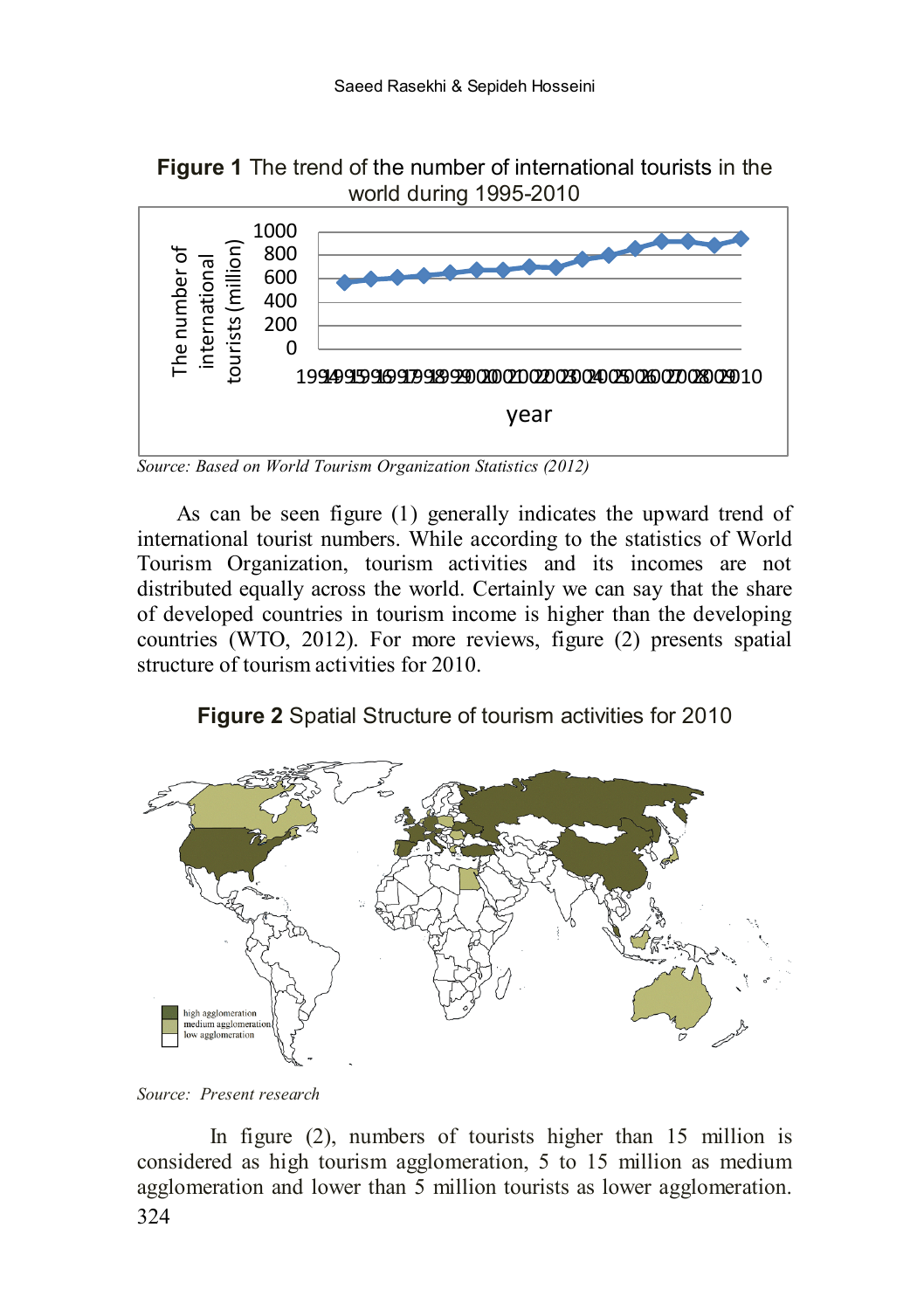As observed in this figure, developed countries like France, United States, Italia, Spain, Canada, Austria and Portugal are in the category of high and medium tourism agglomeration in 2010.

| GDP (milliard dollars)            | Time          | Number of tourists<br>(persons) |
|-----------------------------------|---------------|---------------------------------|
| Low income<br>(lower than $100$ ) | 1995 - 2000   | 15333 - 7420333                 |
|                                   | $2000 - 2005$ | 8333 - 11982667                 |
|                                   | 2005-2010     | 30000 - 8479833                 |
| Medium income<br>$(100-500)$      | 1995 - 2000   | 916166 - 20010500               |
|                                   | $2000 - 2005$ | 681500 - 22143167               |
|                                   | 2005-2010     | 224166 - 21189833               |
| High income<br>(higher than 500)  | 1995 - 2000   | 3790833 - 68246000              |
|                                   | $2000 - 2005$ | 2949333 - 75645500              |
|                                   | 2005-2010     | 4945833 - 77897833              |

# **Table 1** The number of international tourists, based on market size during the period 1995-2010

*Source: Present research*

A Noticeable point about spatial structure of world economic activities is that some countries without any natural advantages have high economic activities and some other has poor economic activities despite higher natural advantages. So it seems some factors other than natural advantages can also determine the extent of economic activities in an area (Cirannek, 2009). Geographical variables are the factors among these which Krugman (1991) investigated them in the context of New Economic Geography (NEG). In framework of new economic geography (NEG), location has a close relationship with firm' profitability and in this regard the firms are trying to place near the markets (Krugman, 1999). Obviously, proximity to consumer markets increases economic activity (Farmanesh, 2009). In terms of spatial distribution of tourism activities, it seems that in addition to factors like accessing to sea, appropriate climate, historical works in countries with high tourism agglomeration, accessing to larger markets, economies of scale, tourism costs and level of development are important. In this regard, tables (1) and (2) present the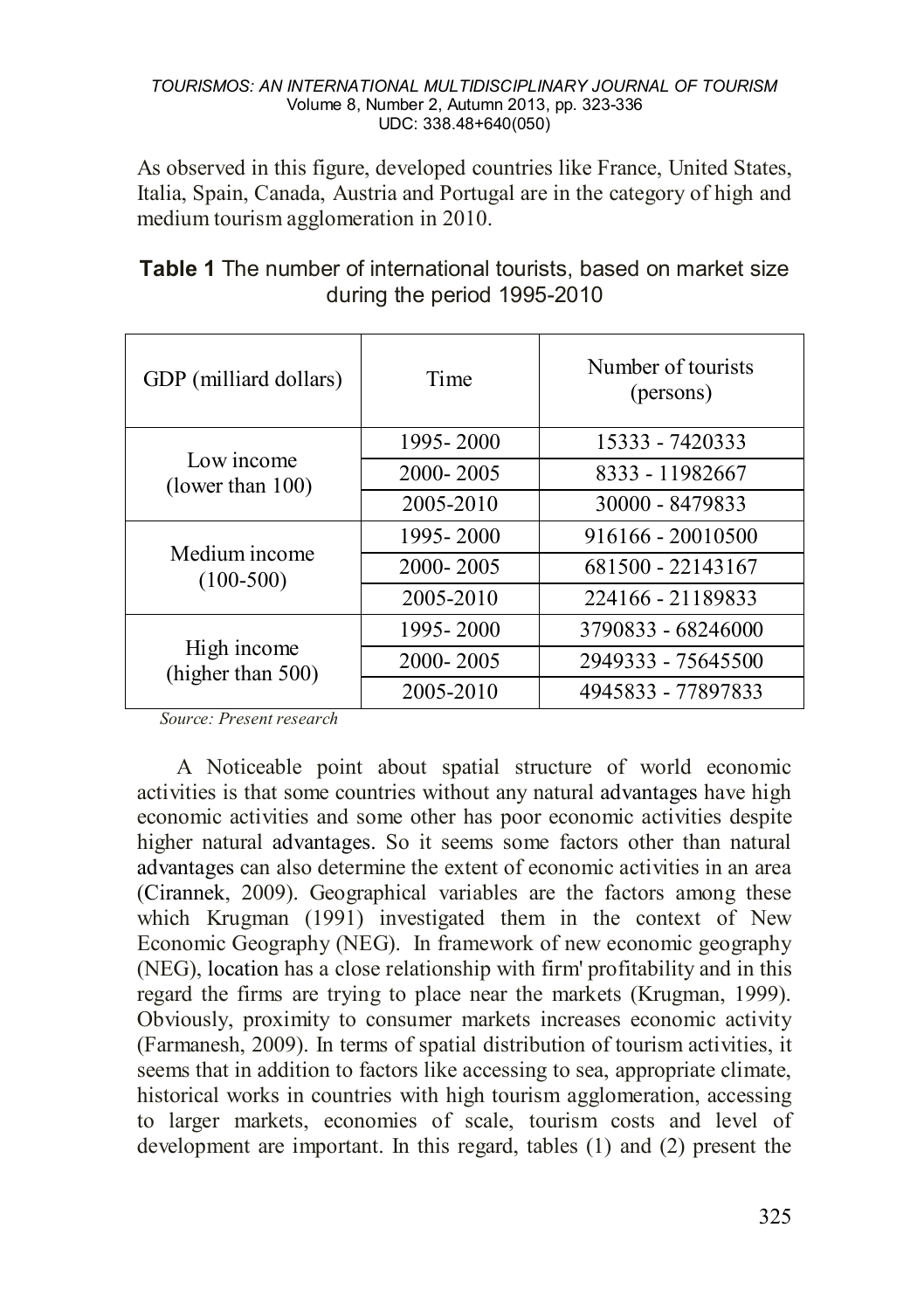number of international tourists, respectively, based on market size and development level during 1995-2010.

As can be seen in table (1), during time period of 1995-2010, the number of tourists is higher in countries with larger market (GDP). So it seems that economies of scale have positive effect on spatial distribution of tourism activities. Also, according to table (2), tourism agglomeration in higher developed countries is higher which indicates the decisive role of development level on tourism activities distribution.

| Level of development<br>(HDI)             | Time          | Number of tourists<br>(persons) |
|-------------------------------------------|---------------|---------------------------------|
| Low development<br>(lower than $0.45$ )   | 1995 - 2000   | 15333 - 891000                  |
|                                           | 2000-2005     | 8333 - 1017167                  |
|                                           | 2005-2010     | 30000 - 1425333                 |
| Medium development<br>$(0.45 - 0.65)$     | 1995 - 2000   | 22166 - 24986333                |
|                                           | 2000-2005     | 20000 - 37123167                |
|                                           | 2005-2010     | 11833 - 10960167                |
| High development<br>(higher than $0.65$ ) | 1995-2000     | 77663 - 68246000                |
|                                           | $2000 - 2005$ | 67833 - 75645500                |
|                                           | 2005-2010     | 98833 - 77897833                |

# **Table 2** The number of international tourists, based on development level during the period 1995-2010

*Source: Present research*

Regarding to the lack of equal distribution of tourism activities in the world, assessing the spatial structure of this important activity is essential. Specifically the question is that why the tourism activities are unequally distributed? To reply this question, some new economic geography factors along with economic factors are also considered and tourism agglomeration function in selected countries during the time series of 1995-2010 is estimated based on new economic geography model by using Panel model.

It is necessary to mention this important issue that a study which considers the spatial structure of world tourism is not yet observed. But there are several studies about the estimation of tourism demand. An example can be Akis (1998) pointed out who examined the relationship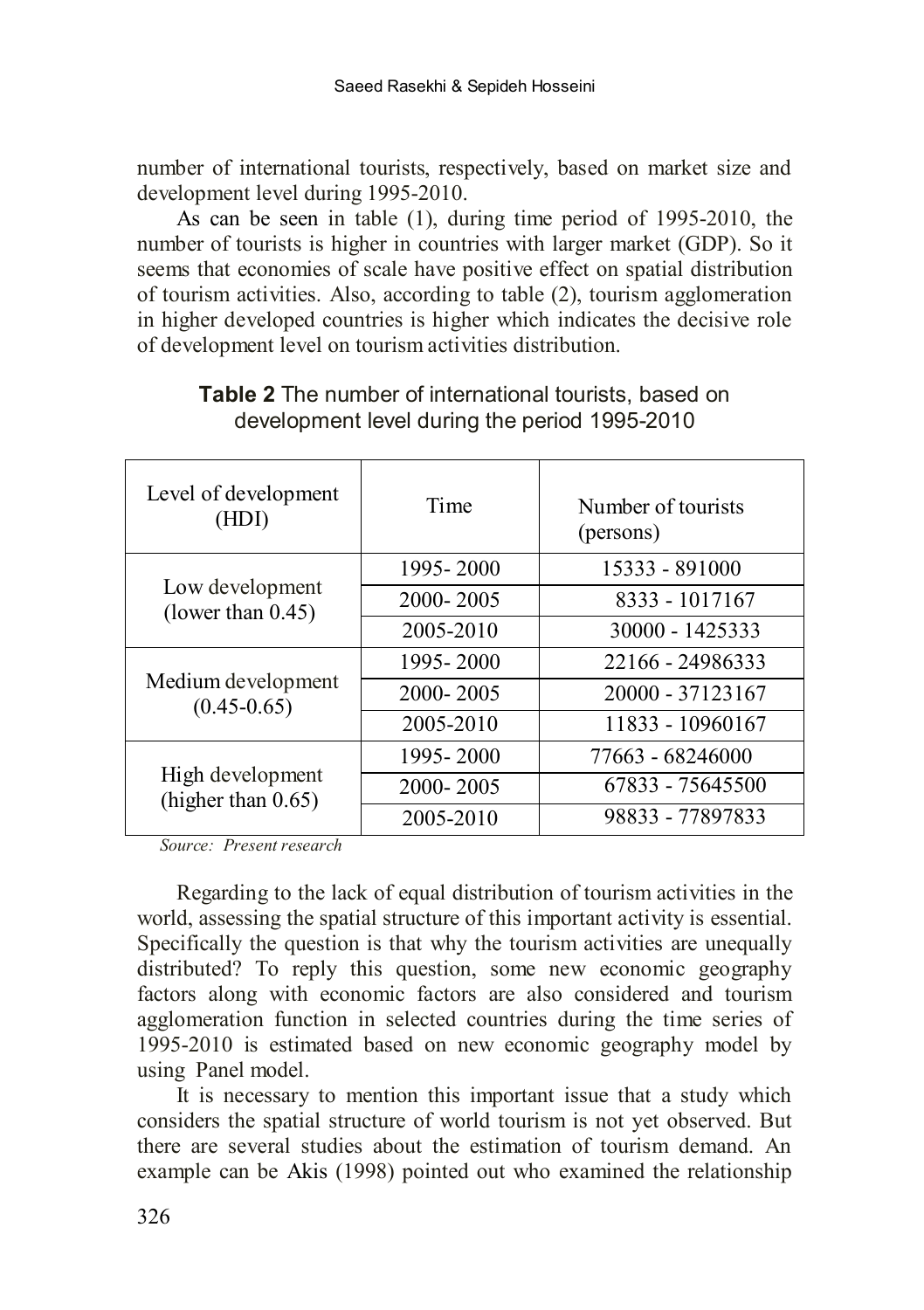between Turkey tourism demand and national income of origin countries and also the relative prices by using the time period information of 1930- 1980. The results of this research indicate the existence of a negative relationship between Turkey tourism demand and relative prices and also a positive relationship between the demand and national income of origin  $countries$ . Furthermore, through using Ordinary Least Square  $(OLS)$ . Halicioglu (2004) estimated Turkey tourism demand function through time series data of 1960-2002 by using Autoregressive distributed lag model (ARDL) and indicated that income is a significant variable in explaining the number of tourists' arrival into Turkey. Garin (2007) estimated Spain tourism demand function by using Panel data of 17 Spain destinations during time series of 1991-2003 and reached this conclusion that tourism demand has high dependency to the former period demand, relative prices and transportation cost to travel between the origin and the destination. Chaiboonsri and Chaitip (2009), by using the cointegration and unit root methods in Panel data, modeled the tourism demand in Thailand during 1986-2007 and indicated that Gross Domestic Product (GDP) growth in Asian markets increases the tourism demand for Thailand. Yang (2012) evaluated the relationship between agglomeration and development of tourism for 31 provinces of China during 2000-2009. Through using Panel data, Yang concluded that tourism industry agglomeration has a positive effect on tourism development. Villalobos-Céspedes, et al. (2012) analyzed the influence of socio demographic and travel indicators on international demand for natural-based tourism in Costa Rica. The results obtained from this research show the favourable influence on demand of variables such as family, country of origin, providing orientation for policies and strategies of the nature-based tourism in Costa Rica, as well as indicators for other countries interested in developing this sector. Petrevska (2013) estimated tourism demand by using two methods including the method of exponential smoothing and the Box-Jenkins methodology. The result of the research is a mediumterm estimation of foreign tourism demand for destinations in the Former Yugoslav Republic of Macedonia (FYROM) by the end of 2014.

In the rest of the paper and after the introduction, in the second part, a theoretical background is presented. Third section is devoted to specify and estimate the model and analyze the results. Fourth part presents the summery and conclusion. Resources and references are presented in the final.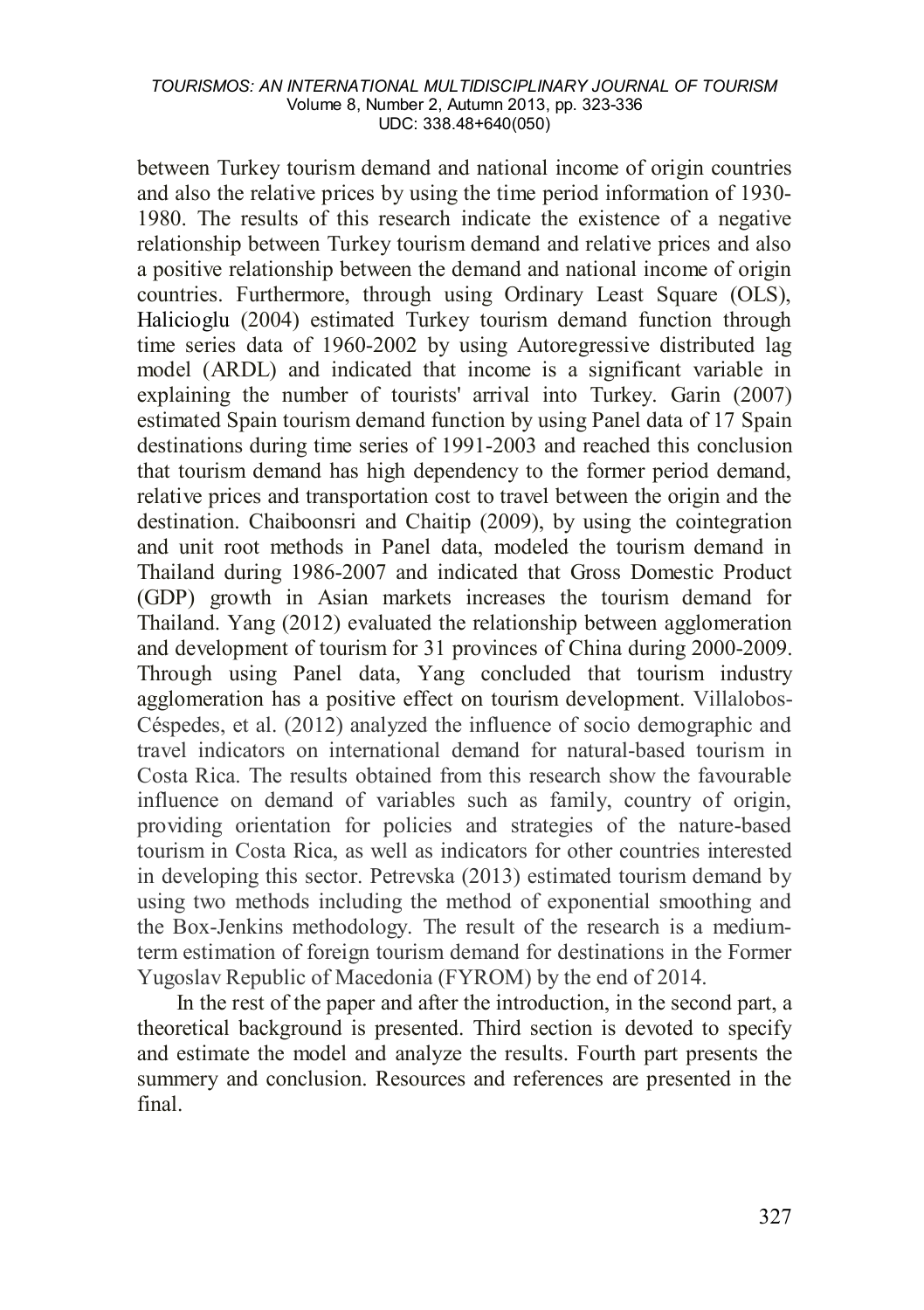### **LITERATURE REVIEW**

During two last decades, economic activities distribution in space was considered as New Economic Geography (NEG). Economic new geography has been developed by neoclassical economists (krugman, 1991) and its topic is unequal distribution of economic activities as the outcome of universal processes of agglomeration (Boschma and Frenken, 2006). Generally, causes of agglomeration has two natures; in primary nature, it means relative advantageous (natural advantageous, resources, supplies, infrastructures, climate and so on) and in secondary nature of agglomeration which is developed by New Economic Geography models (Fujita and Mory, 2005), pecuniary externalities (like Market Size) and non-pecuniary externalities (like knowledge) are discussed (Marques, 2004). So agglomeration cumulative causation is formed by using NEG elements. In context of new trade models and also new economic geography, main infrastructure and assumptions of agglomeration cumulative causation include: 1.Increasing Returns of Scale (IRS), 2.Imperfect competition market structure, 3.Trade costs, 4.Firm endogenous location and 5.Demand endogenous location. These four assumptions create home-market effect (HME) of Krugman (1980) which have an important role in creating the agglomeration. In summary, we can say that areas with higher demand for industries are tended to larger industrial section because of home-market effect. Therefore, agglomeration by Circular Causation causes agencies place near the big markets.

Also, Cluster Theory can provide a conceptual framework for a better understanding of the complex agglomeration (Porter, 1998). Porter (1998) defines a cluster as: "a geographic concentration of interconnected companies and institutions in a particular field. Clusters encompass an array of linked industries and other entities important to competition." the larger the number of firms in one region, the more the firms can benefit from easy access to raw materials and local markets; therefore, firms tend to cluster geographically (Chen et. al, 2008). Also, Firms tend to agglomerate where the regional market size is large (Chen et. al, 2008).

Tourism industry is a combination of activities, services and different industries which leads to a trip experiment. This industry includes transformation, accommodation, feeding, retailing, tour operators, travel agents, entertainment, attractions and hospitality services which are under the control of different individuals or groups who are traveling outside of their home country. According to Porter's (1998) definition, tourism agglomeration can be defined as "geographic concentrations of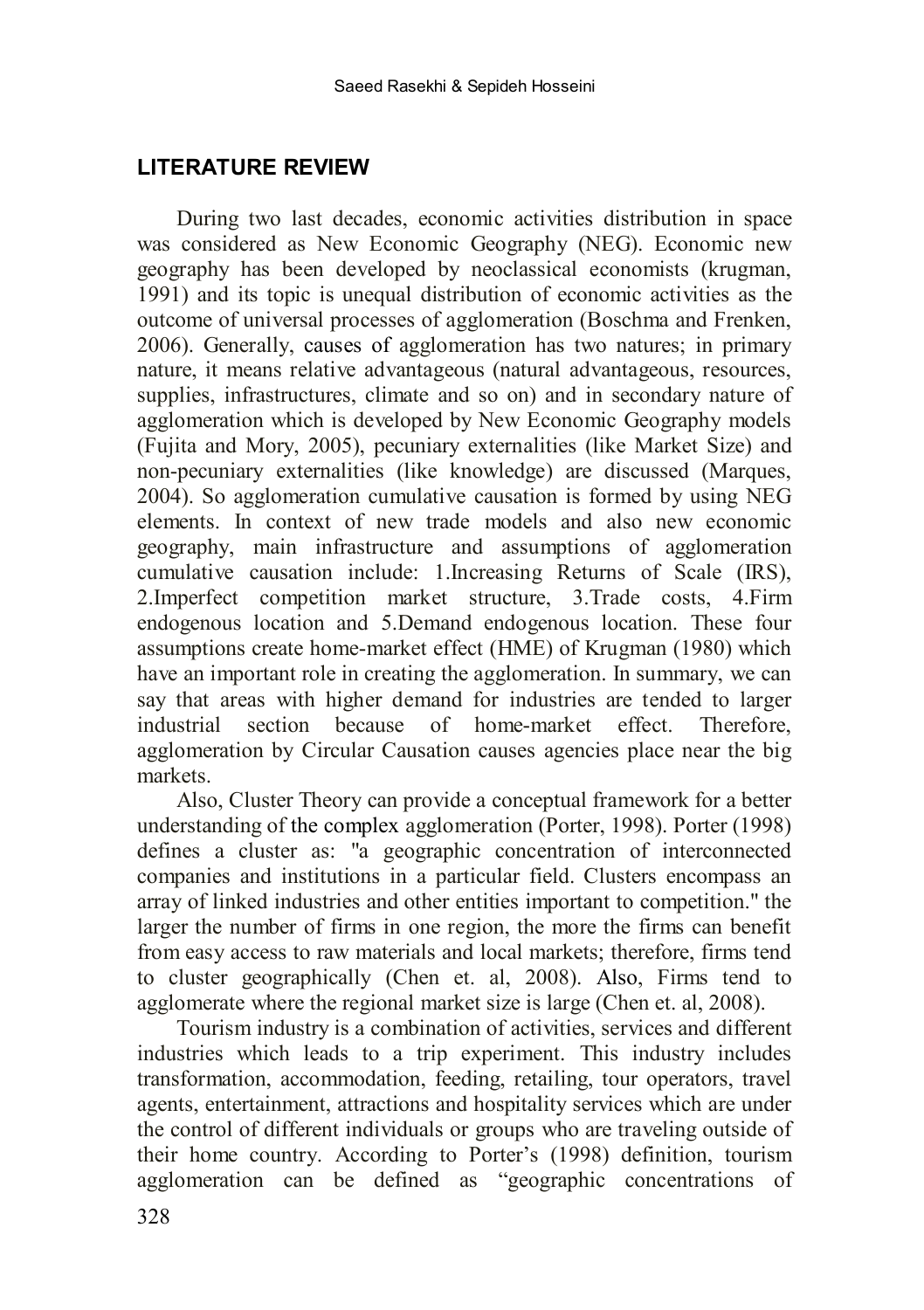interconnected tourism enterprises, firms in related industries, and associated institutions in related fields that cooperate but also compete". (Yang, 2012).

So, scale economies are considered, according to the "new economic geography", as the incentives of agglomeration (Yang, 2012). Regarding to new economic geography framework, countries with larger market size, have higher ability to produce productions with feature of increasing returns to scale (IRS) (Krugman, 1980) and are able to produce more different products (Kenon, 1994). Increasing Returns to Scale (IRS) leads to a decrease in average cost, making the tourism industry more competitive. (Shi and Smyth, 2012). Therefore, market size has direct effect on economies of scale thus makes agglomeration. However, economies of Scale exist in the investment of infrastructure and reception facilities, marketing, and tourism resource protection of the destinations can attract more tourists (Jin and zhong2007).

Also, according to the theoretical basis of microeconomics, tourism demand function can be obtain through maximizing utility function regarding to budget restriction. To ease the discussion, we assume that in a condition of two goods, consumer uses tourism item  $q_t^{turn}$  and another item  $a^0$  as the representative of other items and services. So tourism demand function will be obtained through maximizing utility function of consumer (which is a function of using two items of  $q_t^{tourism}$  and  $q_t^0$ ) and budget constraint as follows:

$$
MAX: U = U(q_t^{tourism}, q_t^0)
$$
  
\n
$$
s.t: Y_t^0 = p_t^{tourism} \cdot q_t^{tourism} + p_t^0 \cdot q_t^0
$$
\n(1)

After the formation of Lagrange function and the first order differentiation of Lagrange function to  $q_t^0$  and  $q_t^{tourism}$ , tourism demand function can be obtained as follows:

$$
q_t^{tourism} = f(Y_t^0, p_t^{tourism}, p_t^0)
$$
\n<sup>(2)</sup>

Based on demand law in microeconomics, negative  $p_t^{tourism}$ coefficient is expected. Therefore, tourism demand which commonly is calculated based on the number of arrival tourists or exchange revenue obtained from the tourism in destination country, is a function of tourism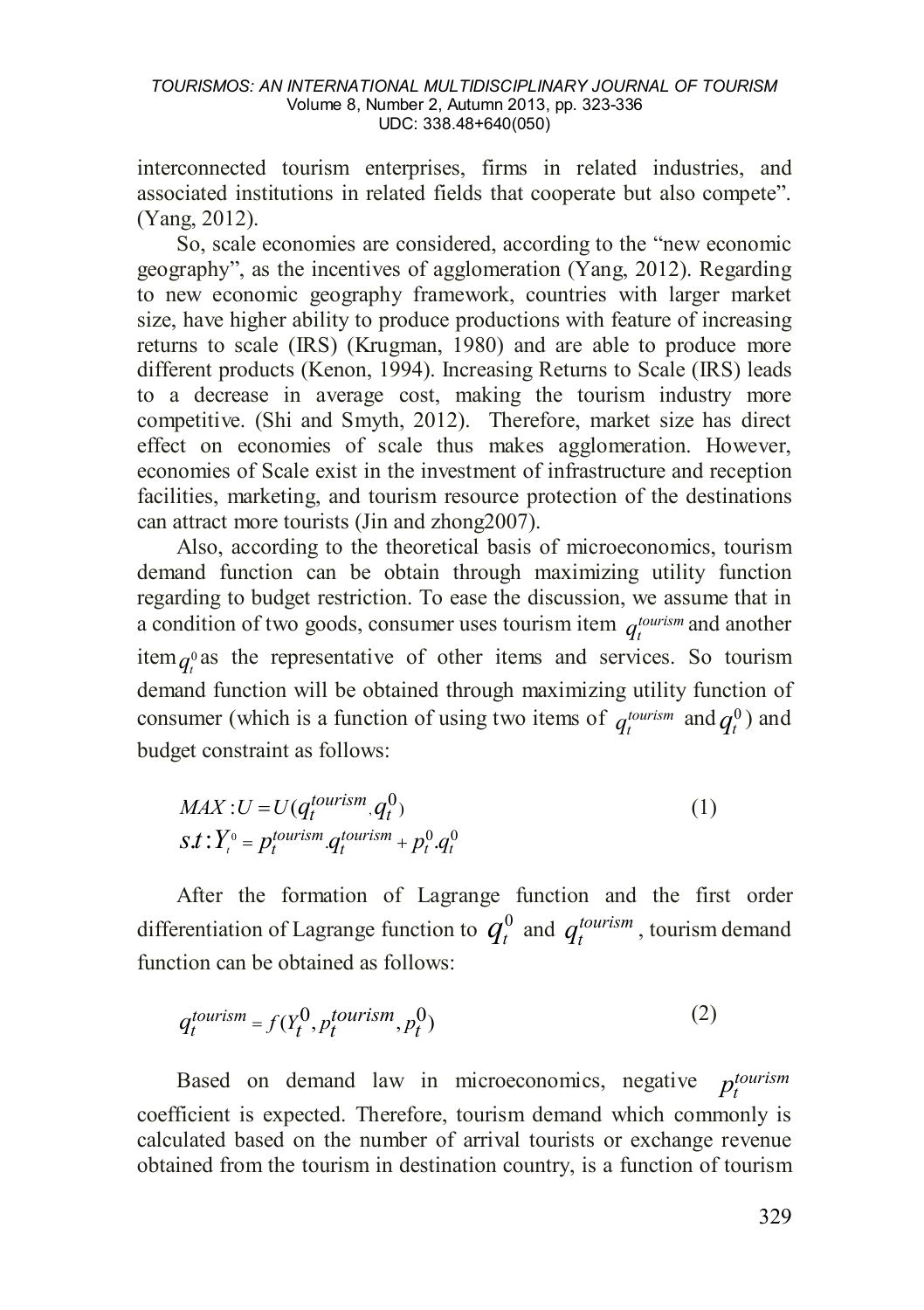price level in destination, price of other goods and income level ( Mervar, 2007).

Economic development is also affective on tourism agglomeration. This variable is meant not only economic growth, but also reflects the structural, economic, social and cultural changes of community. Obviously, Development of demand-side reflects the potential demand of most of the countries for differentiated products (Balassa, Bauwens, 1997). Also, developed countries despite the slightly high demand for different products, are able to use economies of scale (Loertscher and Wolter, 1980). On supply- side, also, development level indicates the ability of supplying different products and the degree of economies of scale. The multiple and instant product supply for tourists' diverse demand leads to the satisfaction and a visitor's repetition behaviour (Petrick, 2002).

# **SPECIFYING AND ESTIMATING THE MODEL AND DATA ANALYZING**

In this research, to examine the hypothesis and estimate the model, econometric method for panel data is used for 108 selected countries (Based on data availability) for time series of 1995-2010[2](#page-7-0). Current research econometric model is as follows:

$$
\ln DEN_s = \alpha + \beta_1 \ln ES_s + \beta_2 \ln EX_s + \beta_3 \ln DVP_s + \beta_4 \ln HB_s + \varepsilon_{(3)}
$$

Where,  $DEN_s$  is tourism agglomeration (The number of tourists in studied country to the total global tourists),  $ES_s$  is the relative economies of scale (market relative size),  $EX_{s}$  is the tourism cost (real Exchange rate),  $DVP_s$  is the relative development level (relative human development index) and  $HB_s$  is the behavioural expectations and habits (Previous time tourism agglomeration), all in s country.

Before estimating the model, it is necessary to examine the stationary of all variables used in estimations because non-stationary variables cause the problem of spurious regression. This research focused on four types of panel unit root tests such as Levin, Lin and Chu (LLC), Im, Pesaran and

<span id="page-7-0"></span><sup>&</sup>lt;sup>2</sup>. The names of the selected countries are presented in the Appendix.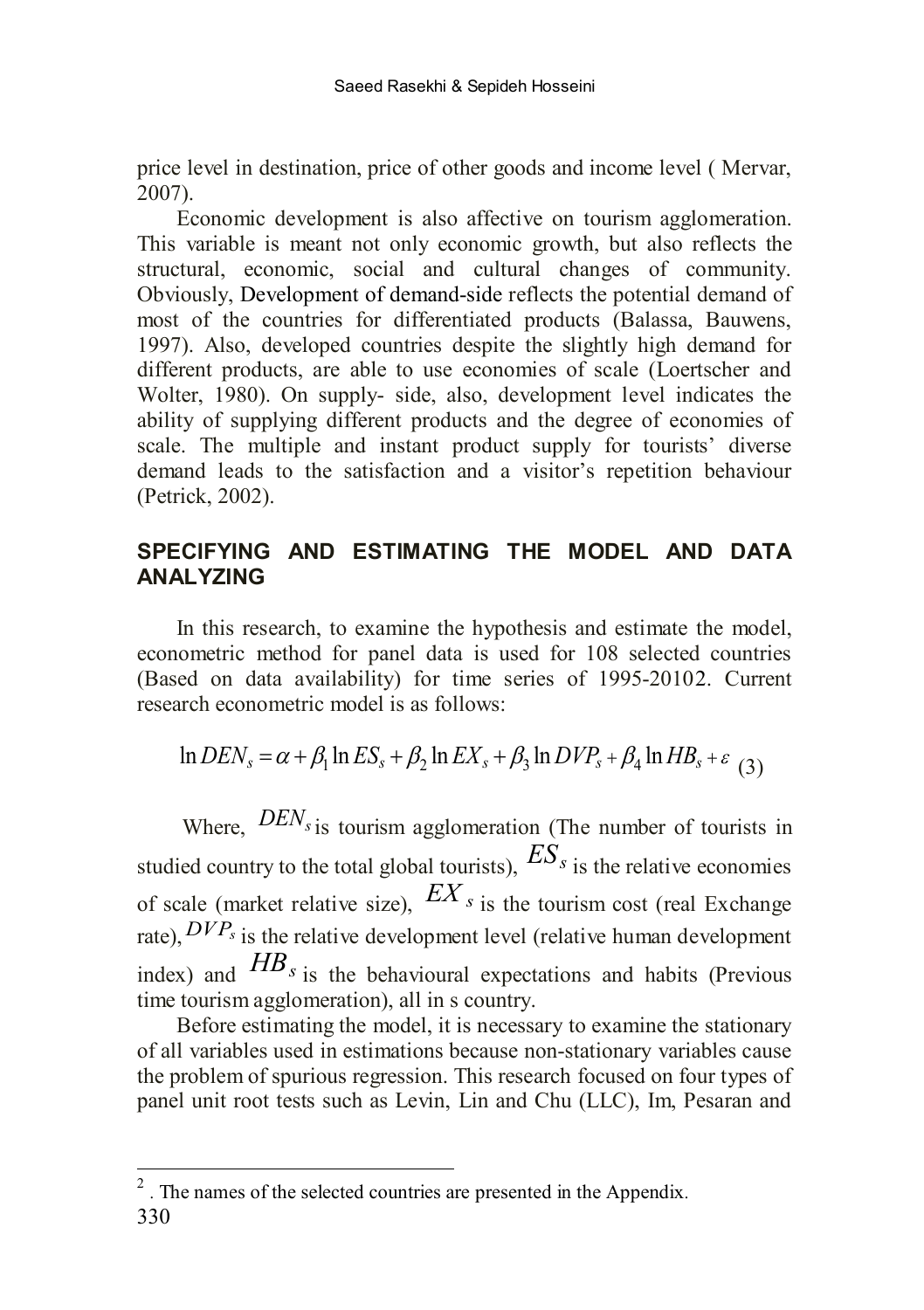shin (IPS), Phillips-Peron (PP) and Fisher-ADF. The results are presented in table (3).

# **Table 3** The unit root test of variables used in estimating the spatial structure of tourism in selected countries during the period 1995-2010

| <b>Tests</b><br>Variables | LLC      | <b>IPS</b> | $ADF-$<br><b>FISHER</b> | PP-<br><b>FISHER</b> |
|---------------------------|----------|------------|-------------------------|----------------------|
| Tourism agglomeration     | $-33.72$ | $-24.75$   | 908.98                  | 1096.49              |
| (First differencing)      | (0.00)   | (0.00)     | (0.00)                  | (0.00)               |
| Economies of scale        | $-24.13$ | $-17.27$   | 677.16                  | 724.50               |
| (First differencing)      | (0.00)   | (0.00)     | (0.00)                  | (0.00)               |
| Tourism cost              | $-21.16$ | $-14.52$   | 581.94                  | 611.23               |
| (First differencing)      | (0.00)   | (0.00)     | (0.00)                  | (0.00)               |
| Development               | $-18.25$ | $-15.22$   | 626.90                  | 694.99               |
| (First differencing)      | (0.00)   | (0.00)     | (0.00)                  | (0.00)               |

 *Source: Present research (Numbers in parentheses are the P-value).*

The results in table (3) indicated that none of studied variables are non stationary level and all of them will be stationary through making one time difference. But, based on Kao-Cointegration Test presented in table (4),  $H<sub>o</sub>$  based on lack of agglomeration is rejected and non-spurious regression is approved.

| Table 4 The cointegration test between variables used in research |  |
|-------------------------------------------------------------------|--|
|-------------------------------------------------------------------|--|

| Test                   | Statistic | P-value | Result                                                 |
|------------------------|-----------|---------|--------------------------------------------------------|
| Kao- Co<br>integration | $-17.67$  | 0.00    | $H0$ is rejected and the Co<br>integration is approved |

*Source: Present research*

 Now in the following and to evaluate Panel model, first, according to the statistics of F-Limer, a selection performs between Panel data and Pooled data methods.  $H_0$  of this statistic reflects the selection of Pooled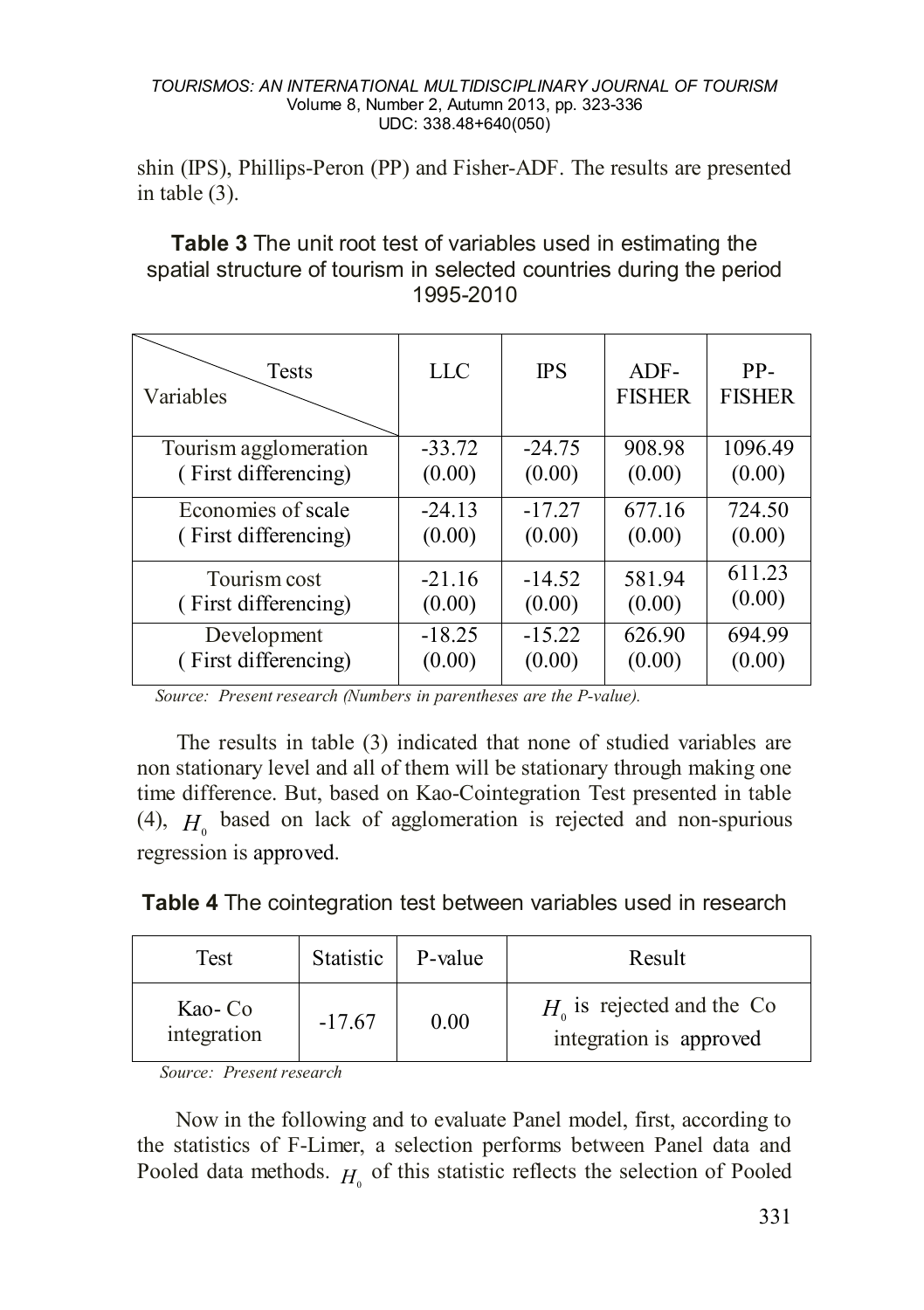data method and its priority than Panel data. Regarding to the value of reported F in table (5),  $H_0$  is rejected; therefore Panel data can be use in evaluating process. After making sure that model evaluating performed as Panel data, for selection fixed effects or fixed random is used Hausman test which its  $H_0$  indicates the existence of random effects in model. According to the Hausman test statistic in table (5),  $H<sub>0</sub>$  is rejected and fixed effects model to evaluate the model is accepted.

 Regarding to the results obtained from F-Limer and Hausman tests, model (3) is estimated by using fixed effects to evaluate the affective factors on tourism spatial structure in selected countries which results are presented in table (5).

| variables     | Coefficients | <b>Statistic</b> | P-Value |
|---------------|--------------|------------------|---------|
| Constant      | $-0.3168$    | $-4.3515$        | 0.0000  |
| $\ln ES_s$    | 0.0503       | 2.0537           | 0.0402  |
| $ln EX_s$     | $-0.0133$    | $-1.9869$        | 0.0471  |
| $ln DVP_s$    | 0.3257       | 2.3910           | 0.0169  |
| $ln HB_s$     | 0.8094       | 64.3889          | 0.0000  |
| $R^{\wedge}2$ | 0.99         |                  |         |
| F-Statistic   | 1738.09      |                  |         |
| F-Limer       | 3.47         |                  | 0.00    |
| Hausman       | 181.48       |                  | 0.00    |

**Table 5** The spatial structure of tourism in selected countries during the period 1995-2010

*Source: Present research*

According to table (5), regression adjusted determination coefficient is equal with %99 thus, independent variables describe %99 of dependent variables changes. Also, common F test reflects that all of regression is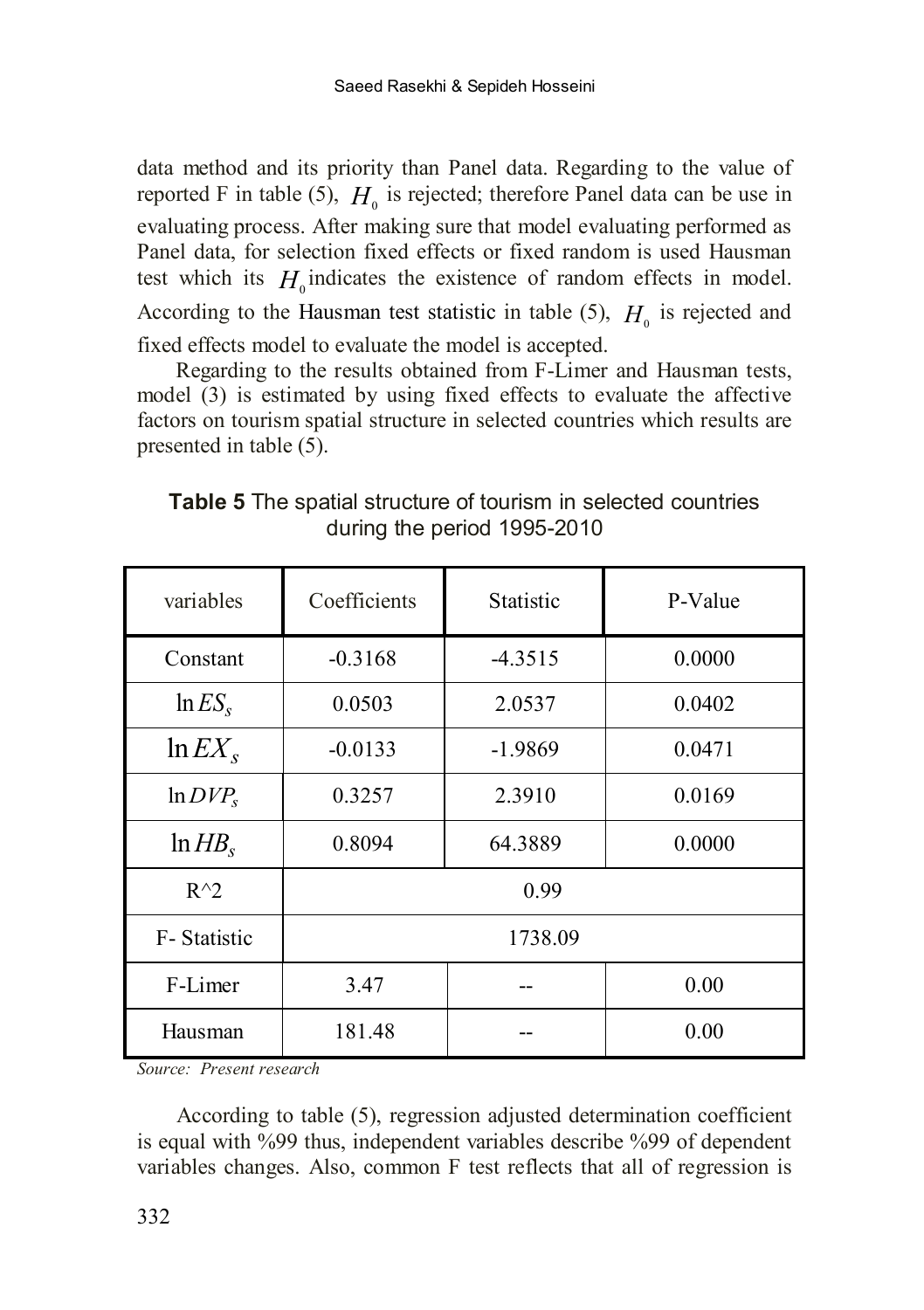meaningful. According to the obtained results from this table, coefficient of market size is obtained positive and meaningful which is in accordance with new economic geography model. Also, the negative and meaningful effect of tourism cost on tourism agglomeration is in accordance with theory. According to this, high living costs in destination country performs as a deterrent factor for arrival of tourists. Therefore, we can say that economic, social and cultural development causes the attracting and increasing of tourism agglomeration in selected countries. Finally, the coefficient of expectations and behavioural habits variable, also, is evaluated according to positive and meaningful expectation, so maintain credibility causes tourism agglomeration.

### **SUMMARY AND CONCLUSIONS**

 The main purpose of this research is evaluating the affective factors on tourism spatial structure in selected countries by using Panel data method during time series of 1995-2010. Through review of past experimental studies, it can be observed that many of these studies evaluated tourism demand function by concentrating on demand part. Current research is one of small number researches which assess tourism agglomeration from both sides of supply and demand and uses and examines the new economic geography model.

According to the results of this research, economics of scale, tourism costs and development is effective on the spatial structure of tourism. Clearly, a relative amount of economics of scale has a direct and meaningful relationship with tourism agglomeration. Also, relative costs of tourism have a negative and meaningful effect on tourism agglomeration. In addition, development and also expectations and behavioural habits have positive and meaningful effect on tourism agglomeration in selected countries. Totally and regarding to the results of this study, it can be mentioned that:

- Increasing the productivity, economic growth and reaching to the economies of scales in tourism industry lead to providing various and different products of tourism with lower prices.

- Reaching to an appropriate level of economic development to provide the needs of this industry such as economic infrastructure includes roads, ports, terminals, air, see and land transportation facilities and providing other related elements to this industry like hotels, motels and restaurants can be the underlying of a sustainable development.

- In addition to diversifying and products differentiation, increasing human development scales, interaction between cultures and protecting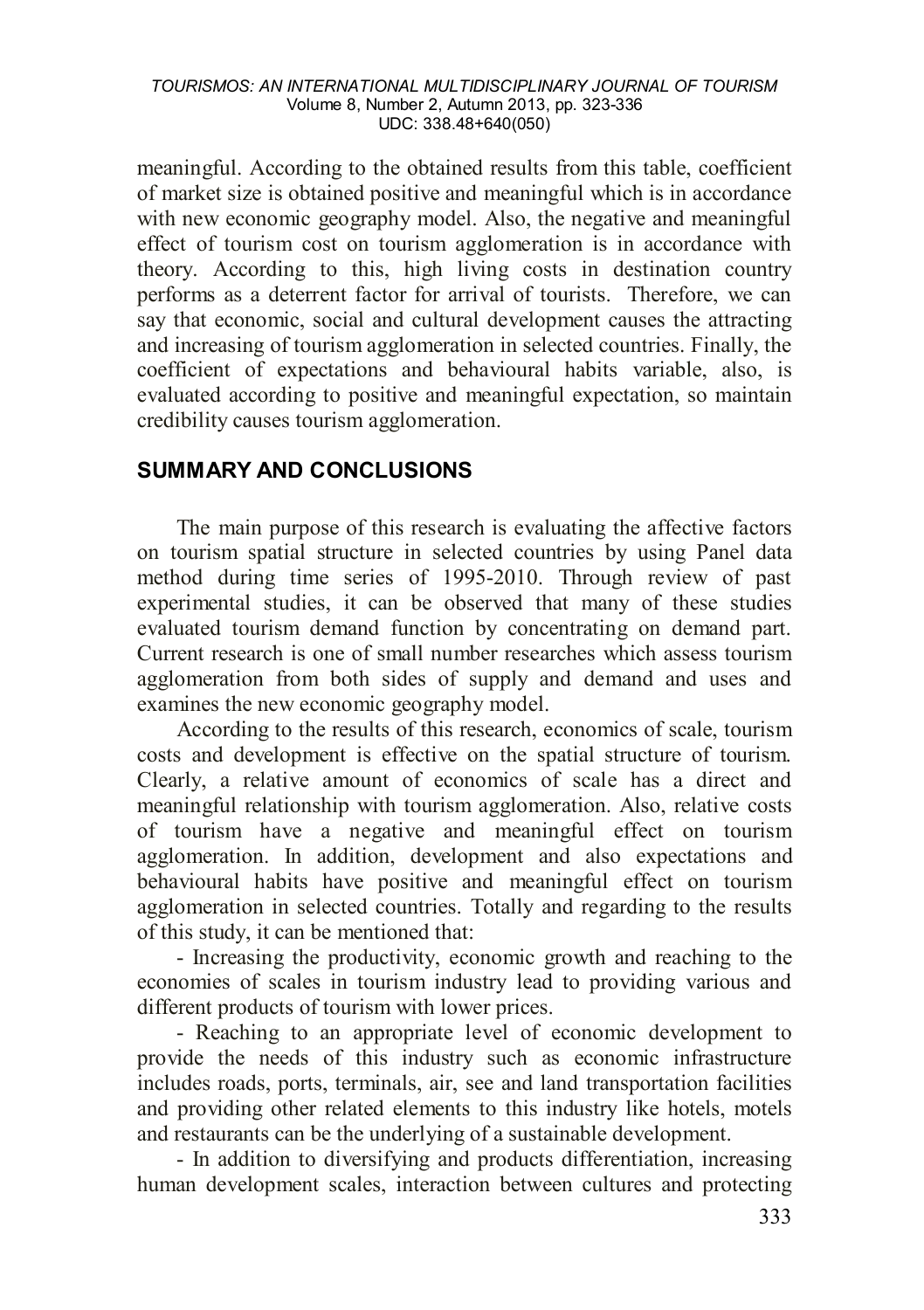the environment, help country to reach to the goal of tourism sustainable development.

#### **REFERENCES**

- Akis, S. (1998). A Compact Econometric Model of Tourism Demand for Turkey. *Tourism Management*, Vol. 19, No.1, pp.99-102.
- Balassa, B. & Bauwens, L. (1987). Intra-industry Specialization in A Multicountry and Multi-industry Framework. *The Economic Journal,* Vol. 97, pp.923-939.
- Boschma, R.A. & Frenken, K. (2006). Applications of Evolutionary Economic Geography. *DRUID Working Paper*, No.06-26.
- Chaiboonsri, C. & Chaitip, P. (2009). A Panel Cointegration Analysis: Thailand's International Tourism Demand Model. *Annals of the University of Petroşani*, Economics, Vol. 9, No.1, pp.129-142.
- Chen, Z. & Jin, Y. & Lu, M. (2008). Economic Opening and Industrial Agglomeration in China*. China Center for Economic Studies*, Fudan University, Shanghai.
- Cirannek, V. (2009). From Trade and Spatial Theory to the New Economic Geography (NEG). *Working Paper Series*, No.974.
- Farmanesh, A. (2009). Regional Dimension of Economic Development in Iran: A New Economic Geography Approach. Http://mpra.ub.unimuenchen.de/16942/MPRA Paper No. 16942, posted 26. Accessed on August 2009, at 00:19.
- Fujita, M. & Mori, T. (2005). Frontiers of the New Economic Geography. *Regional Science Association International*, No. 27, pp.378-405.
- Garin, T. (2007). German Demand for Tourism in Spain*. Tourism Management*, Vol. 28, pp.12-22.
- Halicioglu, F. (2004). An ARDL Model of International Tourist Flows to Turkey. *Global Business and Economics Review*, Anthology, pp.614-624.
- Im, K.S. & Pesaran, M.H. & Shin, Y. (2003). Testing for Unit Roots in Heterogeneous Panels. *Journal of Econometrics*, No. 115, pp.53-74.
- Jin, W. & Zhong, Y. (2007). Spatial Structure of Tourism System. *Systems Engineering- theory & practice,* Vol. 27, No.2, pp.76-82.
- Kao, C. (1999). Spurious Regression and Residual-Based Tests for Cointegration in Panel Data. *Journal of Econometrics*, No. 90, pp.1-44.
- Krugman, P. (1980). Scale Economies, Product Differentiation, and The Pattern of trade. *American Economic Review*, Vol. 70, No.5, pp.950-959.
- Krugman, P. (1991). Increasing Returns and Economic Geography. *Journal of Political Economy*, Vol. 99, No.3, pp.483-499.
- Krugman, P. (1999). The Role of Geography in Development. *International Regional Science Review*, Vol. 22, pp.142-161.
- Levin, A. & Lin, C.F. (2002). Unit Roots Tests in Panel Data: Asymptotic and Finite Sample Properties. *Journal of Econometrics*, Vol. 108, pp.1-24.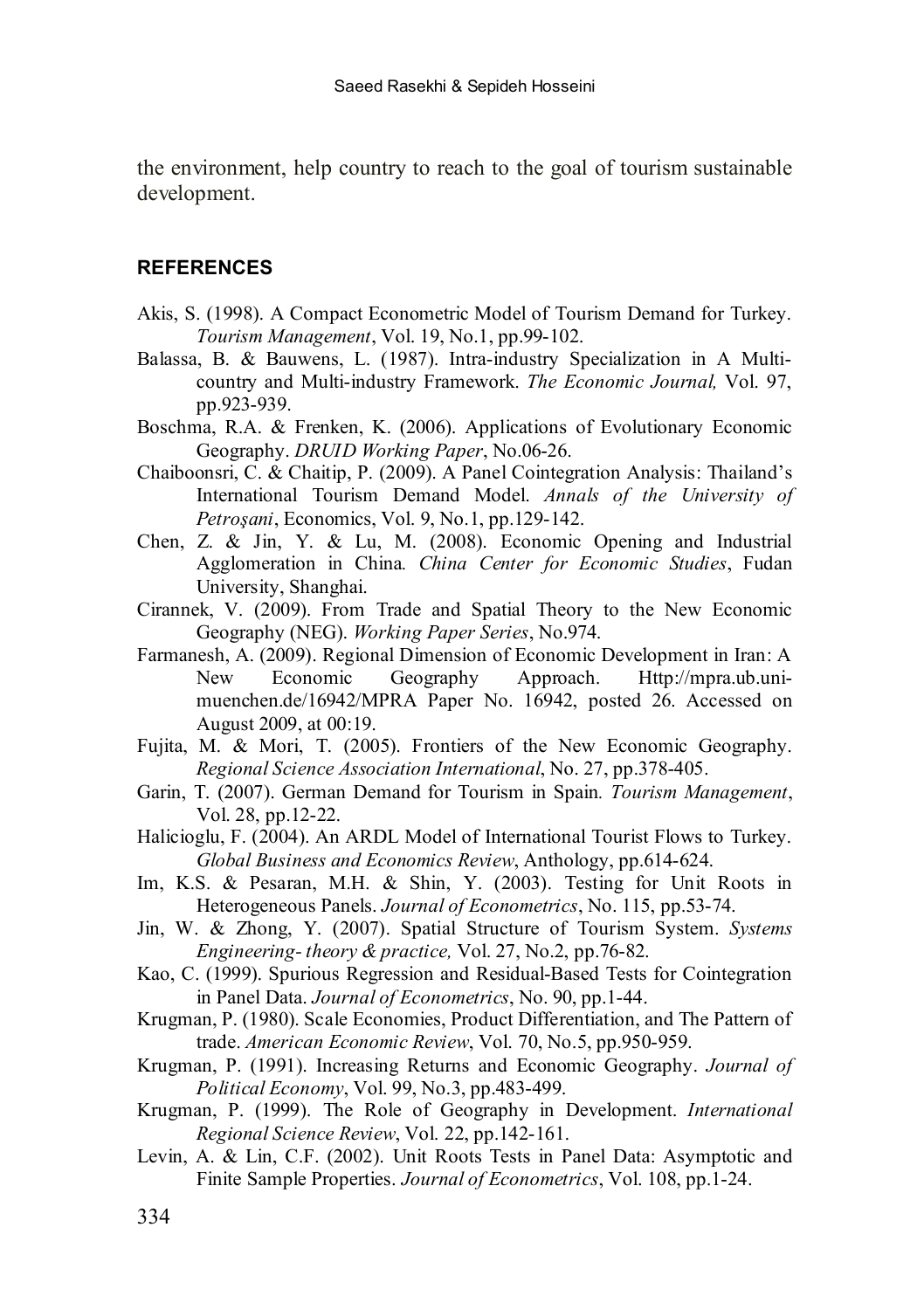- Loertscher, R. & Wolter, F. (1980). Determinants of Intra industry Trade: Among Countries and Across Industries. *Weltwirtschaftliches Archiv*, Vol. 116, pp.280-293.
- Marques, H. (2004). The New Economic Theories, *Working papers of the Department of Economics*. United Kingdom, University of Newcastle.
- Mervar, A. & Payne, J.E. (2007). An Analysis of Foreign Tourism Demand for Croatian Destinations*:* Long-Run Elasticity Estimates. *Working Paper*, No.0701, pp.1-21.
- Petrevska, B. (2013). Estimating Tourism Demand: the Case Study of Fyrom. *Tourismos*, Vol. 8, No.1, pp.199-212.
- Petrick, J.F. & Backman, S.J. (2002). An examination of the determinants of golf travelers satisfaction. *Journal of Travel Research,* Vol. 40, No.3, pp.252- 258.
- Porter, M. E. (1998). Clusters and the new economics of competition. *Harvard Business Review*, Vol. 76, No.6, pp.77-90.
- Shi, H. & Smyth, R. (2012). Economies of scale in the Australian tourism industry*. Applied Economics*, Vol. 44, pp.4355-4367.
- Villalobos-Céspedes, D., Galdeano-Gómez, E. & Tolón-Becerra, A. (2012). International Demand for Natural-Based Tourism Costa Rica: Socio-Demographic and Travel Indicators. *Tourismos*, Vol. 7, Issue 1, pp.269- 287.
- Yang, Y. (2012). Agglomeration density and tourism development in China: An empirical research based on dynamic panel data model. *Tourism Management*, Vol. 33, No.6, pp.1347-1359.

*SUBMITTED: MAR 2013 REVISION SUBMITTED: JUL 2013 ACCEPTED: AUG 2013 REFEREED ANONYMOUSLY*

Saeed Rasekhi (srasekhi@umz.ac.ir) is an Associate Professor at University of Mazandaran, Economics and Administrative Sciences Faculty, Department of Economics, Babolsar, Iran.

**Sepideh Hosseini** (s.hoseini66ir@yahoo.com) is a MA in Economics, University of Mazandaran, Babolsar, Iran.